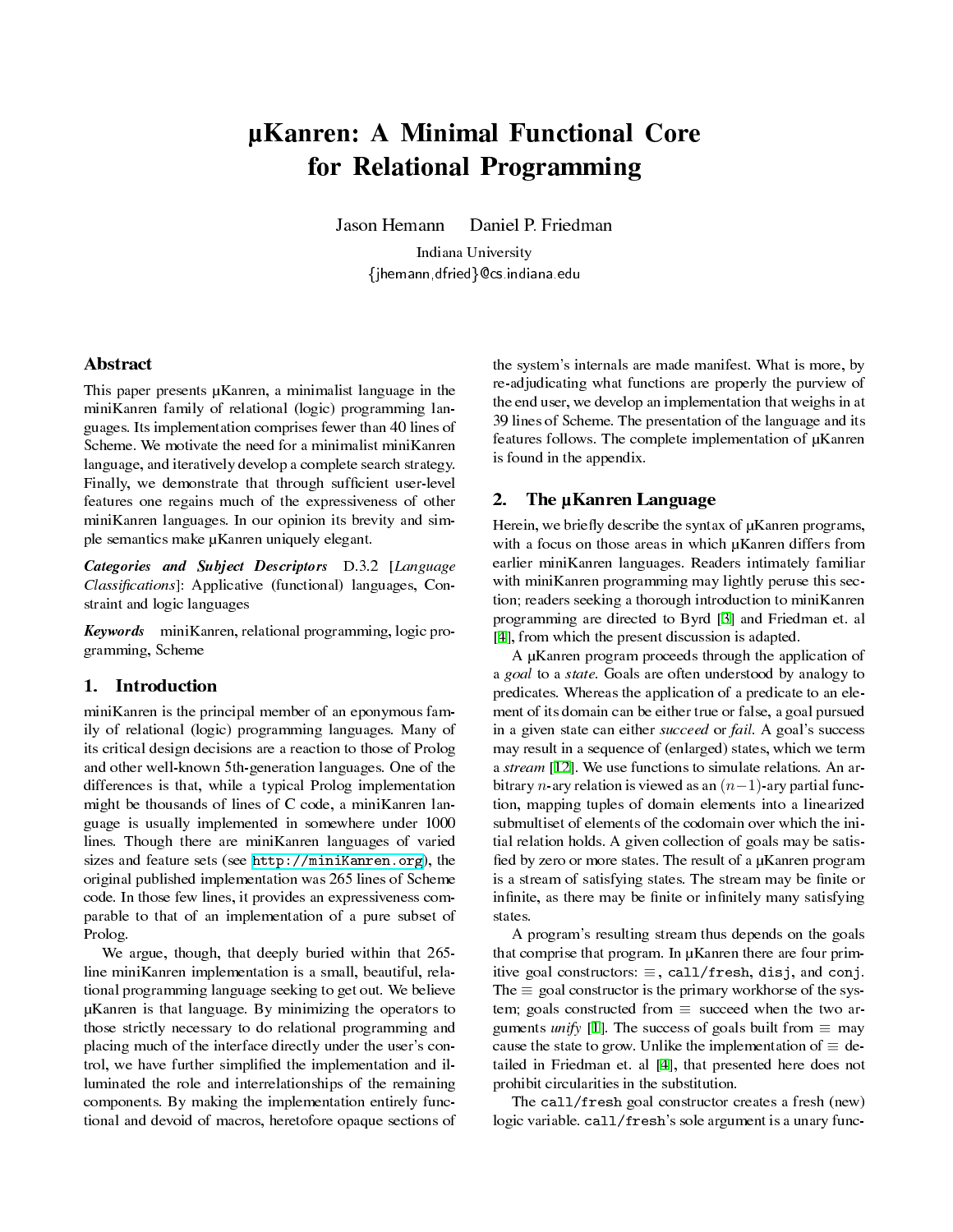tion whose binding variable is a fresh logic variable and whose body is an expression over which the fresh variable's binding is scoped and which evaluates to a goal.

The disj and conj goal constructors express a sort of boolean logic over goals—they represent the binary disjunction and conjunction of goals, respectively. That is, both take two goals as arguments. A goal constructed from disj returns a non-empty stream if either of its two arguments are successful, and a goal constructed from conj returns a nonempty stream if the second argument can be achieved in the stream generated by the first. Both the names and implementations of disj and conj are inspired by those forms in Sokuza Kanren [\[6](#page-7-4)].

A state is a pair of a substitution (represented as an association list) and a non-negative integer representing a freshvariable counter. In µKanren, as in most miniKanren languages, we use triangular substitutions [\[1](#page-7-3)]. In a µKanren program, the first variable will always be #(0) (a vector whose only element is 0), although its binding will not always be the initial entry in the substitution.

The user of the system begins a program by applying a goal to a state. That goal may be arbitrarily complicated. Most frequently the initial goal is created from a call/fresh. The value of applying that goal to a state is a stream. A stream is conceptually a possibly-unbounded list of states. While in principle the user of the system may begin with any state, in practice the user almost always begins with empty-state. empty-state is a user-level alias for a state virtually devoid of information: the substitution is empty, and the first variable will be indexed at 0. Consider the below example µKanren query.

 $>$  (define empty-state  $($   $($   $)$   $)$ ) > ((call/fresh (*λ* (q) (*≡* q 5))) empty-state)  $(((#(0) 5)) 1)$ 

In the invocation presented above, the result is the value of the goal (call/fresh  $(\lambda$  (q) ( $\equiv$  q 5))) in the empty-state. This is a stream. Here this result is a stream of exactly one resulting state. In this state, the substitution binds a single variable #(0) to 5. The 1 denotes the other part of the state, the variable counter: here 1 is the next available variable index for the next call/fresh. The cdr is (), the empty stream, which means there are no further results. µKanren programs, in general, are not guaranteed to terminate, and so may not return with a result. A second example demonstrates the use of the remaining primitive goal constructors.

 $>$  (define a-and-b (conj (call/fresh (*λ* (a) (*≡* a 7))) (call/fresh (*λ* (b) (disj (*≡* b 5) (*≡* b 6)))))) > (a-and-b empty-state)  $(((((#(1) 5) (* (0) 7)) 2)$  $(((#(1) 6) (#(0) 7)) 2))$ 

In this example, the outermost goal of the query is not built from call/fresh. Instead it is a conjunction of

queries. The resulting stream contains two results, which represent ways to jointly satisfy both queries. The first result produced is the state whose substitution represents the unification of the first variable with the number 7, and the second with 5; the next state's substitution is that representing still the unification of the first variable with 7, but the second variable this time with 6. The user may wish to view these results with respect to the first variable, the second variable, both, or neither— $\mu$ Kanren leaves that decision to the user.

This example also demonstrates a µKanren relation globally defined as one might an ordinary Scheme function. As µKanren is embedded in Scheme, users may define goals and specify relations in Scheme and use them in the execution of a µKanren program.

# 3. Design Philosophy

Though the µKanren design draws a great deal of inspiration from that of Friedman et. al [\[4](#page-7-1)], certain philosophical concerns mandate a number of significant changes to the design and interface of the system. We first describe those motivations and with them in mind step through the implementation.

Though the µKanren implementation presented herein is short, and we consider its size a virtue, it isn't short for brevity's sake. Designing a pure and simple functional program will bring essentials to the fore. This entails stripping away interface components that, while desirable, properly ought to be the purview of the user. Doing so helps to crystallize the architecture of a miniKanren-like language's kernel.

When attempting to understand the implementation of a typical miniKanren language, the scope and complexity of the system can be overwhelming, for students and seasoned developers alike. Even if µKanren isn't the language in which one will program, understanding the internals of this implementation will clarify the inner workings of miniKanren languages generally. Too, we argue by example that µKanren may provide a more straightforward platform on which to add features than a monolithic architecture.

The adjective monolithic and the name  $\mu$ Kanren are chosen advisedly. One of the design metaphors of µKanren is that of a microkernel operating system. A microkernel consists of the minimum or near-minimum amount of software required to implement an operating system [[2\]](#page-7-5). In addition to security assurances, microkernels, by virtue of their small size and limited scope, tend to be easier to maintain, easier to keep free of bugs, and easier to understand. To borrow another metaphor, this time from software engineering, minimizing of the responsibilities of the kernel and pushing all that can be into user space loosens coupling and increases the cohesion of the system, and helps eliminate inappropriate intimacy among submodules. The resulting system is by design more clearly correct, with fewer pieces to consider simultaneously and a clear delineation of responsibilities.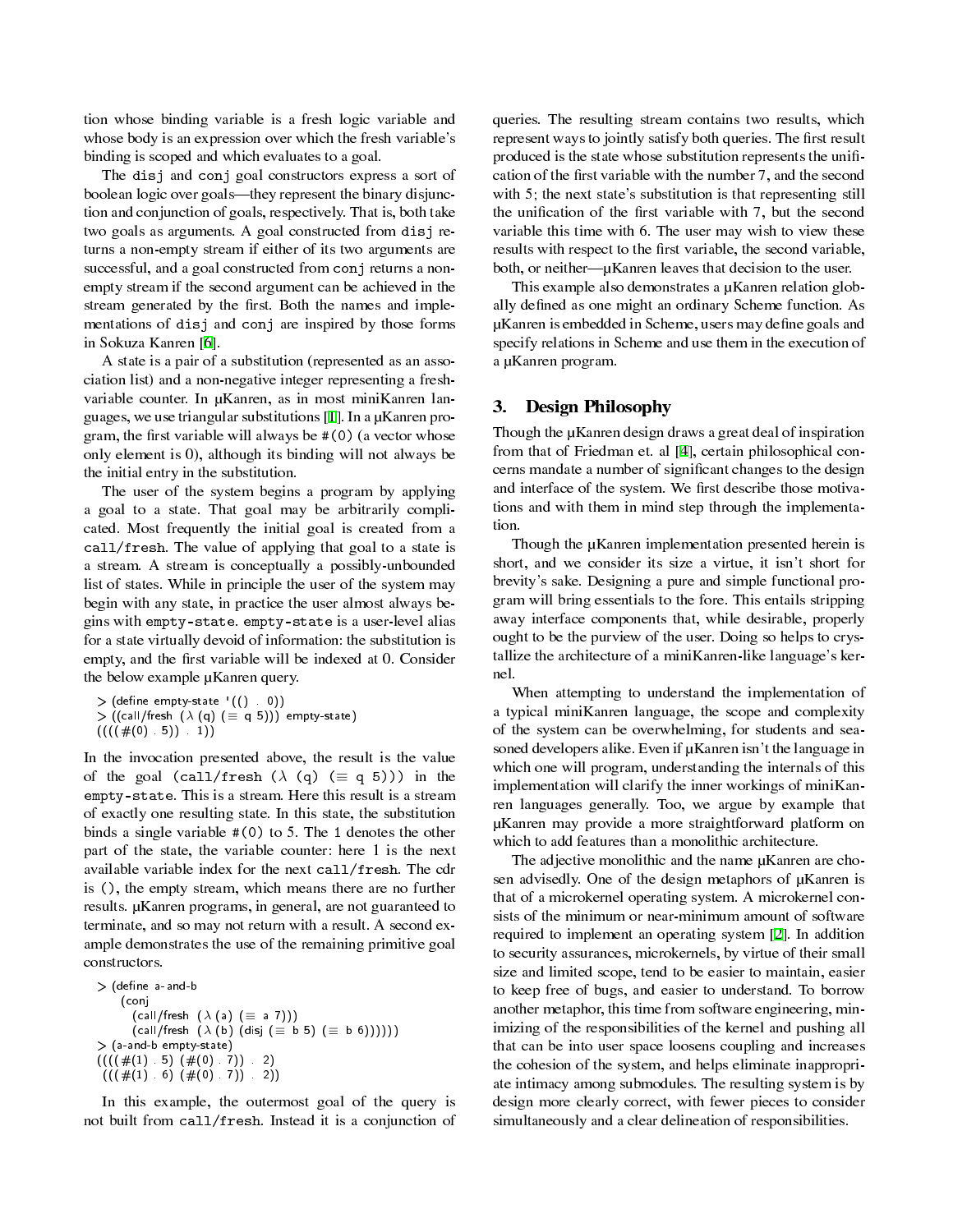# <span id="page-2-3"></span>4. µKanren Implementation

The entire system is comprised of a handful of functions for the implementation of variables, streams themselves, the interface for creating and combining streams, and four primitive goal constructors.

Variables themselves are represented as vectors that hold their variable index. Variable equality is determined by coincidence of indices in vectors.

```
(define (var c) (vector c))
(\text{define } (\text{var? x}) (\text{vector? x}))(define (var=? x_1 x_2) (= (vector-ref x_1 0) (vector-ref x_2 0)))
```
The walk operator searches for a variable's value in the substitution; the ext-s operator extends the substitution with a new binding. When a non-variable term is walked, the term itself is returned. When extending the substitution, the first argument is always a variable, and the second is an arbitrary term. In Friedman et. al [[4\]](#page-7-1), ext-s performs a check for circularities in the substitution; here there is no such prohibition.

```
(define (walk u s)
  (let ((pr (and (var? u) (assp (λ (v) (var=? u v)) s))))
    (if pr (walk (cdr pr) s) u)))
(\text{define } (\text{ext-s x v s}) ((, x, y, y, s))
```
The first of the four basic goal constructors,  $\equiv$ , takes two terms as arguments and returns a goal<sup>[1](#page-2-0)</sup> that succeeds if those two terms *unify* in the received state. If they unify, a substitution, possibly extended, is returned. In this case, *≡* passes this new substitution, paired with the variable counter to comprise a state, to unit. unit lifts the state into a stream whose only element is that state. If those two terms fail to unify in that state, the empty stream, mzero, is instead returned.

```
(dene (≡ u v)
  (\lambda_g(s/c))(let ((s (unify u v (car s/c))))(if s (unit `(, s . , (cdr s/c))) mzero)))
(define (unit s/c) (cons s/c mzero))(\text{define } \text{mzero } ())
```
Terms of the language are defined by the unify operator. Here, terms of the language consist of variables, objects deemed identical under eqv?, and pairs of the foregoing. To unify two terms in a substitution, both are walked in that substitution. If the two terms walk to the same variable, the original substitution is returned unchanged. When one of the two terms walks to a variable, the substitution is extended, binding the variable to which that term walks with the value to which the other term walks. If both terms walk to pairs, the cars and then cdrs are unified recursively, succeeding if unification succeeds in the one and then the

other. Finally, non-variable, non-pair terms unify if they are identical under eqv?, and unification fails otherwise. The definition of unify and the terms of the language are orthogonal to the presentation of µKanren: both could be changed with limited consequence for the rest of the system.

```
(define (unify u v s)
  (let ((u (walk u s)) (v (walk v s)))(cond
      ((and (var? u) (var? v) (var=? u v)) s)((var? u) (ext-s u v s))((var? v) (ext-s v u s))((and (pair? u) (pair? v))
(let ((s (unify (car u) (car v) s)))
          (and s (unify (cdr u)(cdr v) s)))\left(\text{else (and (eqv? u v) s))}\right)
```
The second basic goal constructor is call/fresh. The call/fresh goal constructor takes a unary function f whose body is a goal, and itself returns a goal. This returned goal, when provided a state s/c, binds the formal parameter of f to a new logic variable (built with the variable constructor operator var), and passes a state, with the substitution it originally received and a newly incremented fresh-variable counter, c, to the goal that is the body of f.

```
\n(define (call/ fresh f)\n  
$$
(\lambda_g(s/c) \text{ (let } ((c (cdr s/c))) \text{ (if (var c)) } (\text{, car s/c}) \text{ . }, (+ c 1)))))
$$
\n
```

The final two basic goal constructors are disj and conj. The disj goal constructor takes two goals as arguments and returns a goal that succeeds if either of the two subgoals succeed. The conj goal constructor similarly takes two goals as arguments and returns a goal that succeeds if both goals succeed for that state.

```
(\text{define } (\text{disj } g_1 \ g_2) \ (\lambda_g(s/c) \ (\text{mplus } (g_1 \ s/c) \ (g_2 \ s/c))))(define (conj g<sub>1</sub> g<sub>2</sub>) (\lambda_g(s/c) (bind (g<sub>1</sub> s/c) g<sub>2</sub>)))
```
These are implemented in terms of the mplus and bind operators, respectively<sup>[2](#page-2-1)</sup>. It is through these two operators that the search strategy of µKanren is encoded. We iteratively develop versions of these operators, which in their final form will provide a complete search.

We begin with an implementation that is correct for finite relations. The addition of two lines yields the capacity to return streams of infinitely-many results. A slight change to this implementation results in a breadth-first search strategy typical of miniKanren implementations.

#### <span id="page-2-2"></span>4.1 Finite Depth-First Search

The mplus operator is responsible for merging streams. In a goal constructed from disj, the resulting stream contains the states that result from success of either of the two goals. mplus simply appends the list returned as the result of the first call to that returned as the result of the second. In this form it is simply an implementation of append.

<span id="page-2-0"></span><sup>&</sup>lt;sup>1</sup>We use the names  $\lambda_g$  and  $\lambda_g$  (formerly  $\lambda_f$ ) to convey information to the reader and for consistency with other miniKanren implementations. The \$ in  $\lambda_{\hat{s}}$  is for "stream" and the *g* in  $\lambda_g$  is for "goal". In the code both are written lambda.

<span id="page-2-1"></span> $2^2$  For those who perfer to think in terms of monads, these definitions of bind, and mplus, together with the implementation of unit and mzero, comprise something akin to the list monad.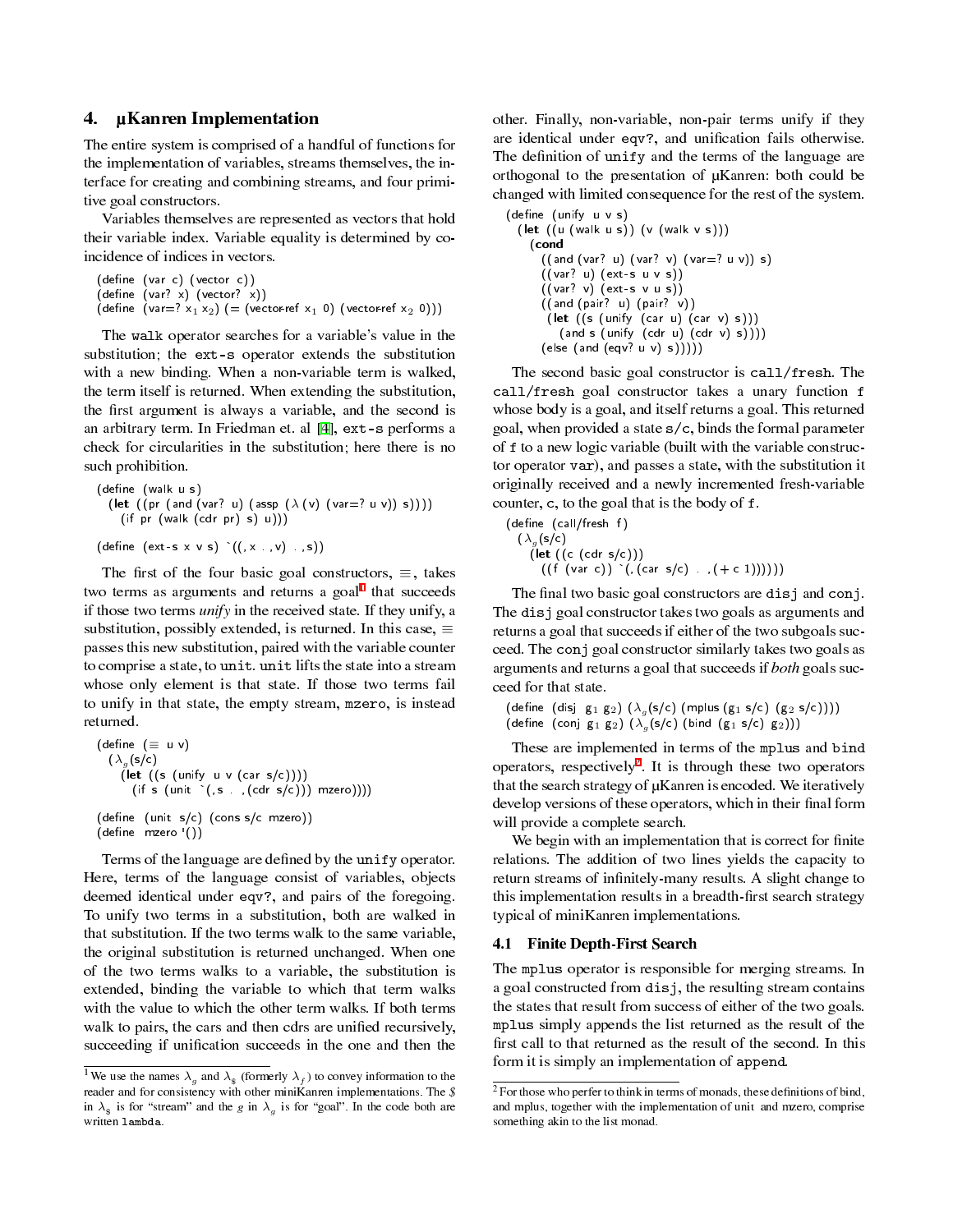```
(define (mplus \mathfrak{s}_1 \mathfrak{s}_2)
   (cond
        ((null? S<sub>1</sub>) S<sub>2</sub>)(else (cons (car \mathfrak{s}_1) (mplus (cdr \mathfrak{s}_1) \mathfrak{s}_2)))))
```
As a consequence, if the invocation of either of the two goals on the state results in an infinite stream, the invocation of disj will not complete (because Scheme is call-by-value).

bind is required in the implementation of conj.

```
(\text{define } (\text{bind } \text{$\mathfrak{S}$ } \text{g})(cond
                            ((null? $) mzero)
                       \left(\begin{matrix} \frac{1}{2} & \frac{1}{2} \\ \frac{1}{2} & \frac{1}{2} \\ \frac{1}{2} & \frac{1}{2} \\ \frac{1}{2} & \frac{1}{2} \\ \frac{1}{2} & \frac{1}{2} \\ \frac{1}{2} & \frac{1}{2} \\ \frac{1}{2} & \frac{1}{2} \\ \frac{1}{2} & \frac{1}{2} \\ \frac{1}{2} & \frac{1}{2} \\ \frac{1}{2} & \frac{1}{2} \\ \frac{1}{2} & \frac{1}{2} \\ \frac{1}{2} & \frac{1}{2} \\ \frac{1}{2} & \frac{1}{2} \\ \frac{1}{
```
When a goal constructed from conj is invoked, the goal  $g_1$ is invoked on the current state; the result of this invocation is a finite stream (represented as a proper finite list). The resulting stream is by definition finite, as those which spawn an infinite number of results fail to return. bind receives this resulting stream and the goal  $g_2$ . In bind that goal  $(g)$ is invoked on each element of the stream. If the stream of results of  $g_1$  is empty or becomes exhausted mzero, the empty stream, is returned. If instead the stream contains a state and potentially more, then g is invoked on the first state. The stream which is the result of that invocation is merged to a stream containing the invocation of the rest of the \$ passed in the second goal g. The results of these invocations in bind form the result of the conj. The bind operator is essentially an implemementation of append-map [[10\]](#page-7-6), though with its arguments reversed.

The search strategy these operators implement is a depth first search strategy limited to a finite search space. The implementation here is similar in many respects to that of Sokuza Kanren [\[6](#page-7-4)]. Limiting queries to a finite search space, however, is an unfortunate and severe restriction. Consider the definition of the goal constructor fives below and the query that follows it.

```
> (define (fives x) (disj (≡ x 5) (fives x)))
```

```
> ((call/fresh fives) empty-state)
```
This query will fail to terminate, as the call to disj will invoke mplus to collect all results and returns them as a list. For an infinite relation, such as fives above, collecting all the results before returning any of them ensures no results are returned. A slightly more sophisticated approach to combining streams yields an ability to return streams of infinitely many results.

#### 4.2 Infinite Streams

To remedy this limitation, mplus and bind must be augmented with an ability to return a stream without computing the answers it contains. These we term immature streams. When returning a finite number of infinitely many results, the result is a partially computed stream, with an immature stream in the cdr of the last pair.

A µKanren stream is then defined to be either the empty stream, an immature stream, or a *mature stream*, a pair of a

state and a stream, which together comprise the stream's first and remaining states.

The redefinition of mplus below and the introduction of  $\lambda_{\rm s}$  both warrant explanation. The changes from the previous definition are highlighted.

|       |                                                                                       | (define (mplus $\$_1$ $\$_2)$             |  |  |  |                                                                                           |  |  |
|-------|---------------------------------------------------------------------------------------|-------------------------------------------|--|--|--|-------------------------------------------------------------------------------------------|--|--|
| (cond |                                                                                       |                                           |  |  |  |                                                                                           |  |  |
|       |                                                                                       | ((null? S <sub>1</sub> ) S <sub>2</sub> ) |  |  |  |                                                                                           |  |  |
|       | $((\text{procedure? } \$_1) \ (\lambda_{\epsilon})) (\text{mplus } (\$_1) \ \$_2))))$ |                                           |  |  |  |                                                                                           |  |  |
|       |                                                                                       |                                           |  |  |  | (else (cons (car $\mathfrak{s}_1$ ) (mplus (cdr $\mathfrak{s}_1$ ) $\mathfrak{s}_2$ ))))) |  |  |

Immature streams are implemented as  $\lambda_s$ s. The added procedure? line matches immature streams. The invocation of a goal on a state still yields a stream of results, now potentially infinite. In the case that the invocation of a goal g returns a non-empty stream, it must be either an immature stream, or a pair consisting of some state and a stream (either mature or immature). When the cdr of  $\mathfrak{s}_1$  (in the third cond clause of mplus) is an immature stream, the recursive invocation of mplus will match the second cond clause. This then returns a  $\lambda_{\rm s}$  which, when invoked, will continue the search for more results in that stream. The  $\lambda_{s}$  is required to ensure termination at each invocation.

The bind operator is modified similarly, to correspond with the change to mplus. Since streams may also now be procedures, the procedure? line is added to account for that. Like in mplus, the  $\lambda_{\text{\tiny{\textbf{S}}}}$  is wrapped around the right-hand side to ensure termination.

 $(\text{define } (\text{bind } \text{ $s$ }))$ (cond ((null? \$) mzero)  $((\text{procedure? }\mathbb{S}) \ (\lambda_{\mathbb{S}})) (\text{bind } (\mathbb{S}) \ \text{g})))$ (else (mplus  $(g (car S)) (bind (cdr S) g))))$ )

Making use of this capacity requires intervention on the part of the user, as in the following example. Consider again the definition of fives from Section [4.1.](#page-2-2) Though we now have the ability to return streams of infinitely many results, with this definition the query will still fail to terminate because of Scheme's call-by-value semantics. If fives is instead defined as below, the query will instead return.

```
(define (fives x))(\textsf{disj} \; (\equiv \; \texttt{x} \; \texttt{5}) \; \overline{(\lambda_g \; (\textsf{s/c}) \; (\lambda_{\texttt{\$}}() \; ((\textsf{fives} \; \texttt{x}) \; \textsf{s/c}))))}))
```
The act of performing an inverse-*η* on a goal and then wrapping its body in a  $\lambda_{\rm s}$  we refer to as inverse- $\eta$ -delay. Invers*η*-delay is an operation that takes a goal and returns a goal, as the result of doing so on any goal *g* is a function from a state to a stream.

$$
g \Rightarrow_{\eta^{-1}-delay} (\lambda_s (s/c))
$$
  
(g s/c))

In order to ensure termination, when designing potentially non-terminating goal-constructors, such as (mutually) recursively-defined goal constructors, serious calls in the body of such goal-constructors must be inverse-*η*-delayed in order for the µKanren search to properly terminate. Inducing a delay may also be of use in relations which are finite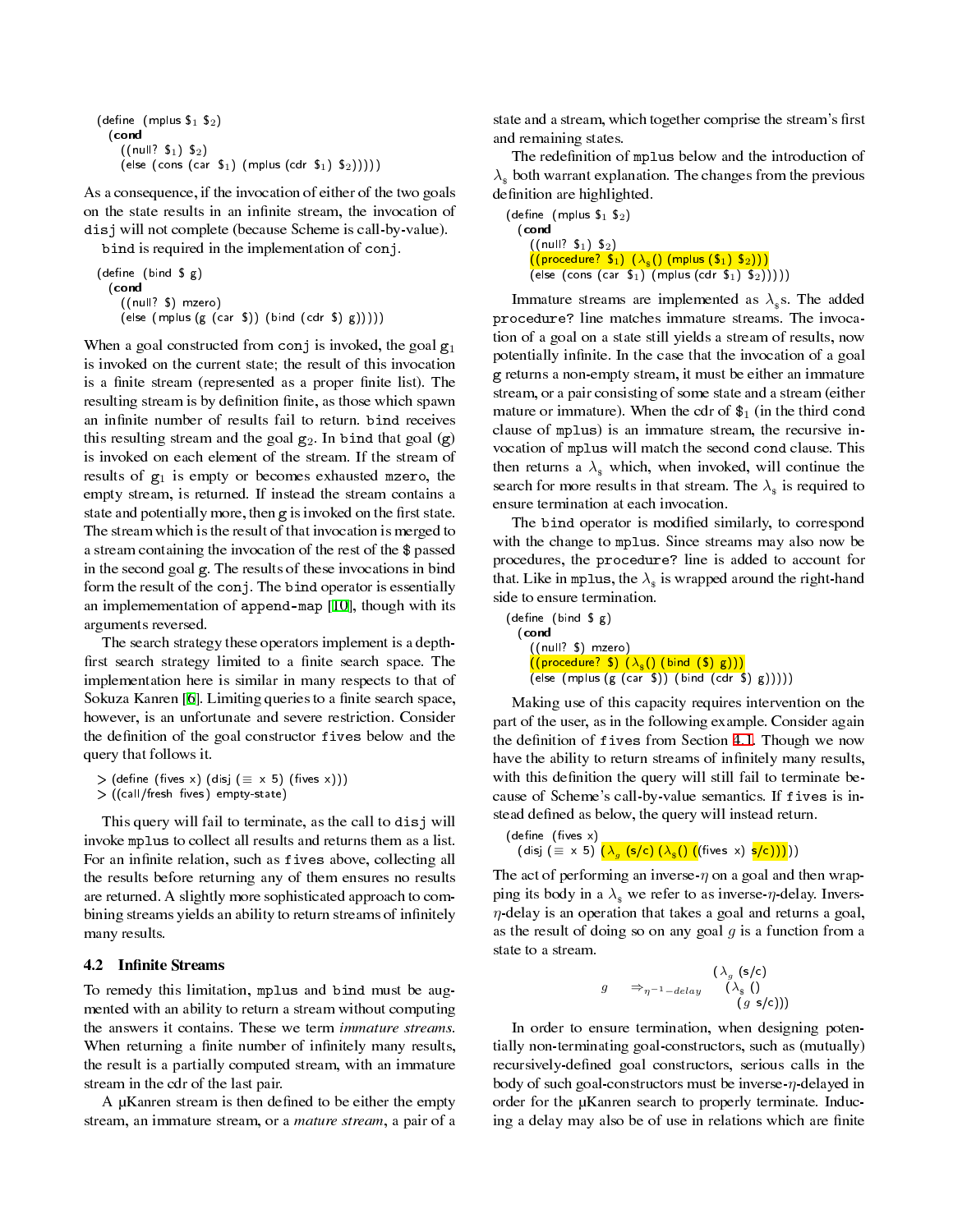but multitudinous. Unlike in miniKanren, properly inverse*η*-delaying serious goals is the responsibility of the user.

As a consequence of this change, executions of  $\mu$ Kanren programs can now also return an immature stream as part of a result. The user may manually advance the computation by invoking the immature stream, or more likely, invoke a user-level operator to advance a stream until it matures, as described in Section [5](#page-4-0).

Since the basic goals and every goal constructed by one of the basic goal constructors are guaranteed to terminate, and since we require that every serious call be inverse-*η*delayed, this seems to be a wholly satisfactory way to search for results.

#### <span id="page-4-1"></span>4.3 Interleaving Streams

Though µKanren will return with a stream, the stream may be such that it will contain results which in principle can never be returned. Depth-first search over infinite relations is an incomplete search strategy. Consider the relation sixes and the associated query below.

 $>$  (define (sixes  $x$ )  $(\mathsf{disj} \ \ (\equiv \ \times \ \ 6 \ \ )\ \ (\lambda_g\,(\mathsf{s/c}) \ \ (\lambda_{\mathsf{s}}\,(\) \ \ ((\mathsf{sixes} \ \ \mathsf{x}) \ \ \mathsf{s/c}))))$ (define fives and sixes  $(call/fresh ( $\lambda$  (x) (disj (fives x) (sixes x))))$  $>$  (fives and-sixes empty-state)

In this call, all answers returned will be states with the first variable bound to 5. This is despite the fact that another branch also containing satisfying results is waiting in the wings. In order to achieve a wider spread of answers, it is important that a mature stream be able to yield control.

One method to accomplish the hand-off of control between two or more procedures is a binary trampoline. A trampoline [\[5](#page-7-7)] provides the ability to share control between procedures. In a binary trampoline, two procedures each take a "step"—a bounded amount of computation—and then yield control to the other. In the case of the binary trampoline this "step-handoff-step-handoff" sequence continues until one of the two produces a value. Implementing a trampoline through mplus will cause every path in the search to terminate after a bounded amount of work—a single "bounce" on the trampoline—and then yield control to the next waiting possible direction of the computation. The addition of a binary trampoline is accomplished by a small change to the definition of mplus.

Consider again the definition of mplus above. When the search starts upon a path, it has no way to deviate until it exhausts a stream. If instead, the search along a particular path is mandated to hand-off control after a bounded amount of work, then no one branch will monopolize control, and the search will then be complete.

```
(define (mplus \mathfrak{s}_1 \mathfrak{s}_2)
    (cond
         ((null? S<sub>1</sub>) S<sub>2</sub>)((\text{procedure? } \mathsf{S}_1) \; (\lambda_\$() \; (\text{mplus} \; \mathsf{S}_2 \; (\mathsf{S}_1))))(else (cons (car \mathfrak{s}_1) (mplus (cdr \mathfrak{s}_1) \mathfrak{s}_2)))))
```
With the change highlighted here, we achieve a complete search strategy. Where before we would have returned an immature stream which, when invoked, would continue the search as it was to be invoked, we now instead hand-off control to the waiting stream, while also taking a step with the one which had previously been in control. As every finite stream will eventually be exhausted, and the user will inverse- $\eta$ -delay invocations of recursive goals, this change means that no branch can continue to monopolize the search, and thus this version of mplus implements a complete search strategy.

The complete µKanren search strategy amounts to something on the order of a tree of trampolines. Results emerge ordered roughly by the number of trampoline bounces required to find them in a search tree, and approximates performing the search in parallel. Another analogy is that of a juggler juggling jugglers, where each juggler is an mplus, and the act of juggling is represented by the handoff of control in the second cond line of mplus. It is the search strategy of almost all miniKanren implementations, and until recently [\[11](#page-7-8)] it was at least the default choice of all published miniKanren implementations.

# <span id="page-4-0"></span>5. User-level Functionality

Although, as demonstrated above, one can program in the core µKanren language, a user may rightly desire a more sophisticated set of tools with which to program and through which to view the results. A sample set of such tools is provided. These can certainly be further augmented to suit a particular user's needs. Indeed, we believe it is a virtue of the µKanren approach that the user can readily and easily augment this system to regain much of the functionality of a standard miniKanren implementation.

#### 5.1 Recovering miniKanren's control operators

To begin with, manually performing the inverse-*η*-delay can quickly become tedious. The user can instead employ the below macro Zzz (pronounced "snooze") to relieve some of the tedium.

```
(define-syntax Zzz
  (syntax- rules ()
     ((\Box g) (\lambda_g(s/c) (\lambda_g() (g s/c))))
```
Too, manually nesting calls to conj and disj can quickly grow tiresome. The macros conj+ and disj+ introduced below provide the conj and disj of one or more goals.

```
(define-syntax conj+(syntax- rules ()
    ((\_ g) (Zzz g))((\text{sgn } n, n) (conj (Zzz g0) (conj (g n, n, n))))
(define-syntax disj+(syntax- rules ()
    ((g) (Zzz g))((_ g0 g . . . ) (disj (Zzz g0) (disj+ g . . . )))))
```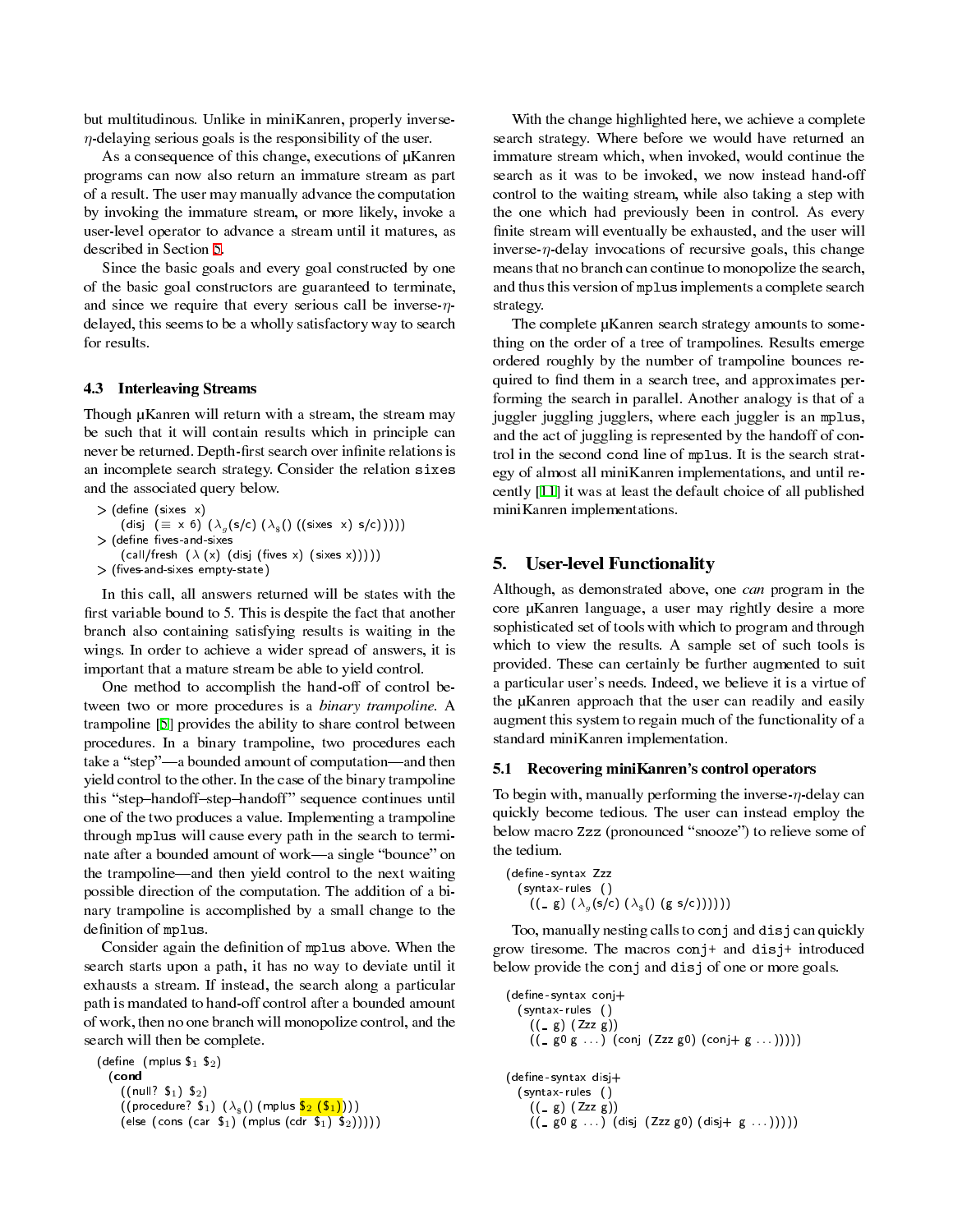Although not strictly necessary, we choose to Zzz each of the goals. A user writing only in terms of  $\text{conj+}$  and  $\text{disj+}$  will not need to manually Zzz the goals. With the definition of Zzz provided this entails a delay around every goal, whereas strictly speaking it is only required around the invocation of serious goals. A more sophisticated implementation of Zzz that forgoes delaying goals constructed from *≡* and simply recurs on subgoals of goals constructed from disj, conj, and call/fresh would come closer to the ideal.

With conj+, disj+, and the basic goal constructors of µKanren, the conde and fresh forms familiar to miniKanren programmers can be introduced as straightforward macros as well.

```
(define-syntax conde
  (syntax- rules ()
     ((\text{ [g0 g ...)}, \text{ ...}) (\text{disj} + (\text{conj} + \text{g0 g ...}), \text{ ...})))(define-syntax fresh
  (syntax- rules ()
     ((_ () g0 g . . . ) (conj+ g0 g . . . ))
     ((_ (x0 x . . . ) g0 g . . . )
       (call/fresh (λ (x0) (fresh (x . . . ) g0 g . . . ))))))
```
conde is simply the disj+ of a (non-empty) sequence of conj+s. The fresh of miniKanren, which introduces any number of fresh variables into scope, is built as a recursive macro using call/fresh and conj+.

The user, having augmented their system with these higher-level features, can feel free to program with them, and escape to µKanren for more fine-grained control when desired.

### 5.2 From Streams to Lists

Invoking an immature stream to return results needn't be performed manually. With an operator like pull below, this could instead be done automatically.

 $(\text{define } (\text{pull } $) (\text{if } (\text{procedure? } $) (\text{pull } ($) ) $))$ 

This will simply advance the stream until it matures. pull also returns () for the empty stream (i.e. mzero). This model, in which the user gets one result at a time from the system, is reminiscent of Prolog.

pull itself can be abstracted to operations that pull all results or pull the first *n* results.

```
(define (take-all $)
   (let ((\S (pull \S)))
      (if (null? \mathcal{S}) '() (cons (car \mathcal{S}) (take-all (cdr \mathcal{S}))))))
(define (take n $)
   (if (zero? n) ()
      (\text{let } ((\text{S } (\text{pull } \text{S})))(cond
             ((null? \ S) '()
             \left( else \left( cons \left( car \{S}\right) \left( take \left( - n 1\right) \left( cdr \{S}\right)\left()\right)))))))
```
take-all pulls all results from the stream, and take pulls the first  $n$  or as many results as the stream contains, whichever is least. The user is of course free to develop other abstractions of their own. In the implementation correct only

for finite relations, the call to pull is unnecessary but benign, and in the later versions it ensures that the work of take and take-all always occurs over a mature stream.

#### 5.3 Recovering Reification

Relational programming languages typically also introduce a means by which the user can reify the results. Reification is the process by which the user sloughs off information from the resulting stream in order to clarify the presentation of that which is desired. Reification, now in the user's domain, is as a consequence more flexible than in many miniKanren languages. By placing the reifier under the user's control, they are now no longer mandated to reify against the first variable in the system, or limited to reifying the result once. Now that the substitution can be bound and manipulated, the user can reify along any number of dimensions for different views of the data. They now also have the ability to choose how the substitution should be presented, including a choice between idempotent [[7](#page-7-9)] or triangular views of the substitution. The Scheme operators null? and length can both be seen as trivial reifiers, for the user seeking to know simply if any results were found or how many. The sample reifier presented here, mK-reify, is typical of other miniKanren languages.

 $(\text{define } (mK\text{-}reify s/c*)$ (map reify-state/1st-var s/c\*))  $(define (reify-state/1st -var s/c))$ (let  $((v (walk* (var 0) (car s/c))))$  $(wa\&x v (reify-s v'()))))$ 

The reifier here, mK-reify, reifies a list of states s/c\* by reifying each state's substitution with respect to the first variable. The reify-s, reify-name, and walk\* helpers are required for reify-state/1st-var.

```
(define (reify-s v s)
  (let ((v (walk v s)))(cond
       ((var? v)
        (let ((n (reify-name (length s))))
          (cons '(, v , n) s)))((pair? v) (reify-s (cdr v) (reify-s (car v) s)))(else s))))
(define (reify-name n)
  (\text{string} \rightarrow \text{symbol}(\text{string - append }\text{''}\text{'''''' (number \rightarrow string n)}))(define (walk v s)
  (\textsf{let } ((v (walk v s)))(cond
       ((var? v) v)
       ((pair? v) (cons (walk* (car v) s)
                            (walk* (cdr v) s)))(else v))))
```
#### 5.4 Recovering the Interface to Scheme

The conventions for calling programs and viewing the results can be similarly refined. We introduced empty-state in Section [2](#page-0-0) as an alias for a state devoid of information.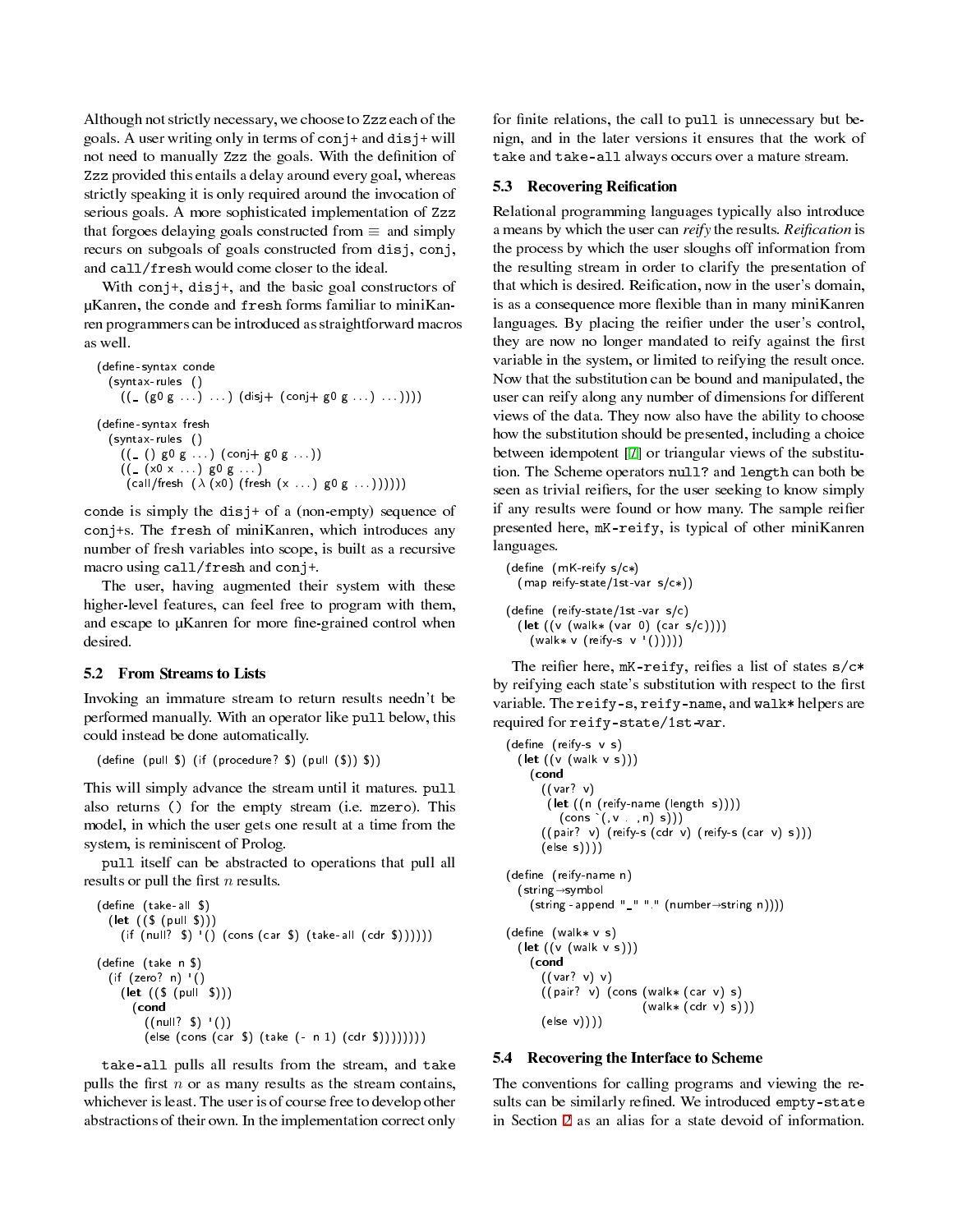The definition is restated below. We introduce here as well call/empty-state, an operator that takes a goal as an argument and attempts that goal in the empty-state. This reduces slightly some of the boilerplate in invoking  $\mu$ Kanren program.

```
(\text{define empty-state } (() \t 0))(define (call/empty-state g) (g empty-state))
```
By making use of the above, the missing run and run\* interfaces of miniKanren are also recoverable[3](#page-6-0) . run and run\* execute the provided goals, and call take or take-all as appropriate. Here, mK-reify is encoded into the run and run\* macros; this could be replaced by a different reifier, or the definitions of run and run\* could instead be paramaterized over the reifier and the choice left up to the ultimate user.

```
(define-syntax run
  (syntax- rules ()
    ((_ n (x . . . ) g0 g . . . )
      (mK-reify (take n (call/empty- state
                            (fresh (x . . . ) g0 g . . . )))))))
(define-syntax run*
  (syntax- rules ()
    ((_ (x . . . ) g0 g . . . )
      (mK-reify (take- all (call/empty- state
                              (fresh (x . . . ) g0 g . . . )))))))
```
Via the above, the user regains much of the expressiveness of other miniKanren languages. These are but a few possible user-level additions to the language. The user might, for instance, wish for a take-all/p, that pulls all results that match a certain predicate.

# 6. The Road not Taken

Many enhancements to the functionality of the core language are also possible. In a language with a pointer equality test (e.g. eq?), such as Scheme or Lisp, it could be used instead of var-eq? to test for the identity of variables. This would dramatically decrease the cost of walk, though arguably at the cost of a "side-effect" in the implementation.

We might instead implement the substitution using a persistent hash-table [\[9](#page-7-10)] instead of a linked list. This would provide  $O(1)$  lookup of variables in the substitution and eliminate the use of assp (or assq) in walk. In the core.logic implementation of miniKanren, Nolen [[8\]](#page-7-11) achieves significant performance gains by implementing the substitution as a persistent hash table.

Our implementation of unify, as mentioned in Section [4](#page-2-3), allows circularities in the substitution. miniKanren languages typically prohibit this. Using occurs in the redefinition of ext-s below would make µKanren's behavior in this regard correspond with miniKanren's.

```
(define (occurs \times v s)
  (let ((v (walk v s)))(cond
        ((var? v) (var=? v x))(else (and (pair? v) (or (occurs \times (car v) s)
                                           (occurs' \times (cdr v) s))))))(define (ext-s x \vee s)
   (\text{if } (\text{occurs} \text{ or } x \text{ v s}) \# \text{f} \text{ }^{\backprime}((,x, \dots, v), s))).
```
In the previous definition of mplus in Section [4.3](#page-4-1), swapping streams in the recursive call of the third cond clause in addition to the second would lead to a fairer distribution of answers over infinite searches, and would obviate much of the use for inverse- $\eta$ -delay over finite searches.

```
(\text{define } (mplus \$_1 \$_2)(cond
        ((null? 5<sub>1</sub>) 5<sub>2</sub>)((\text{procedure? } \mathsf{S}_1) \; (\lambda_{\hat{\mathbb{S}}}) \; (\text{mplus } \mathsf{S}_2 \; (\mathsf{S}_1))))(else (cons (car \mathfrak{s}_1) (mplus \mathfrak{s}_2 (cdr \mathfrak{s}_1)))))))
```
The conj and disj goal constructors might also be de fined differently, or equivalently, other core language primitives for the conjunction and disjunction of goals might be chosen in their stead.  $\text{conj+}$  and disj+ (or conj\* and disj\*, variants that represent the conjunction (disjunction) of 0 or more goals) could replace conj and disj as primitives. A number of different implementations of each are possible; their precise definitions are left as exercises for the interested reader.

### 7. Conclusions and Future Work

In this paper, we present  $\mu$ Kanren, a "featherweight" implementation of a pure relational (logic) programming language. µKanren is the smallest in the miniKanren family of languages. Its kernel is entirely functional, contains no macros, and comprises but 14 definitions and 39 lines of code. As such, we believe the implementation is both simpler to understand and more directly portable than that of other miniKanren languages.

As it is intended to be a bare-bones implementation, inevitably certain features don't make the cut. Absent are the impure operators of the original miniKanren, constraints beyond the substitution, and cutting-edge operators of the more expansive implementations. It does not come equipped with a reifier, and the user must take responsibility for Scheme infinite loops, and for inverse-η-delaying recursive goals. It is nevertheless sufficient to perform real relational programming tasks, and general enough for end-users to abstract its interface and build more powerful search tools.

µKanren provides what we believe is a reasonable first introduction to the internals of a Kanren-like language. Students, developers, and aspiring implementers alike may find µKanren a worthwhile object of study before diving into the internals of another implementation.

Too, the smaller and wholly functional core may in and of itself encourage further adoption of miniKanren. A strong

<span id="page-6-0"></span><sup>&</sup>lt;sup>3</sup> The definitions of run and run\* are not precisely those of miniKanren, as they allow 0 or more variables in the list of query variables. These definitions can be further constrainted to provide exactly miniKanren's behavior.